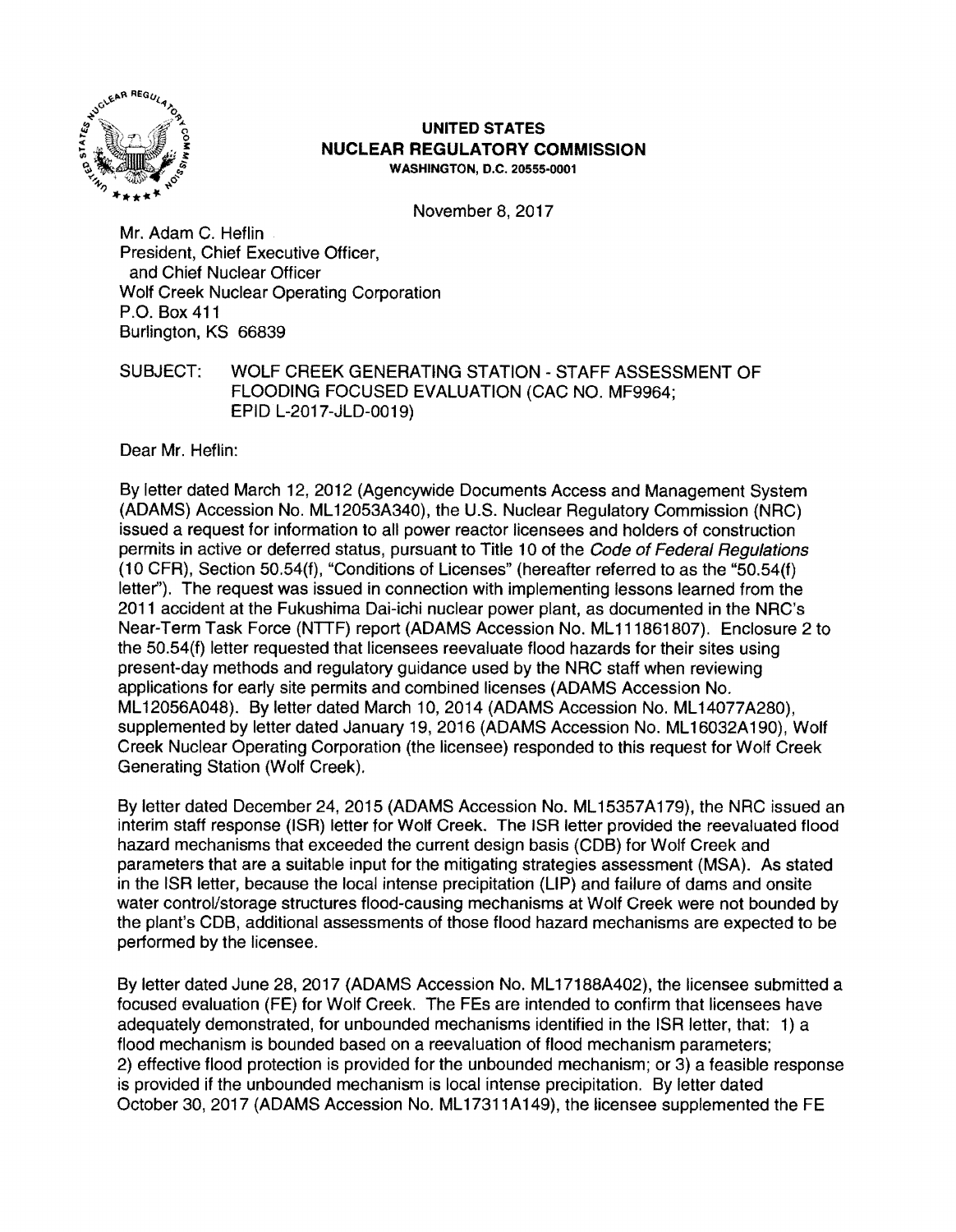by providing additional information. The purpose of this letter is to provide the NRC's assessment of the Wolf Creek FE.

As set forth in the enclosed staff assessment, the NRC staff has concluded that the licensee has demonstrated that effective protection exists for the LIP and dam breaches and failures flood-causing mechanisms during a beyond-design-basis external flooding event at Wolf Creek, assuming appropriate implementation of the regulatory commitment identified in the licensee's supplemental letter dated October 30, 2017. This closes out the licensee's response for Wolf Creek for the reevaluated flooding hazard portion of the 50.54(f) letter and the NRC's efforts associated with CAC No. MF9964.

If you have any questions, please contact me at 301-415-2833 or at Peter. Bamford@nrc.gov.

Sincerely,

Peter Bamford

Peter J. Bamford, Senior Project Manager Beyond-Design-Basis Management Branch Division of Licensing Projects Office of Nuclear Reactor Regulation

Enclosure: Staff Assessment Related to the Flooding Focused Evaluation for Wolf Creek

Docket No: 50-482

cc w/encl: Distribution via Listserv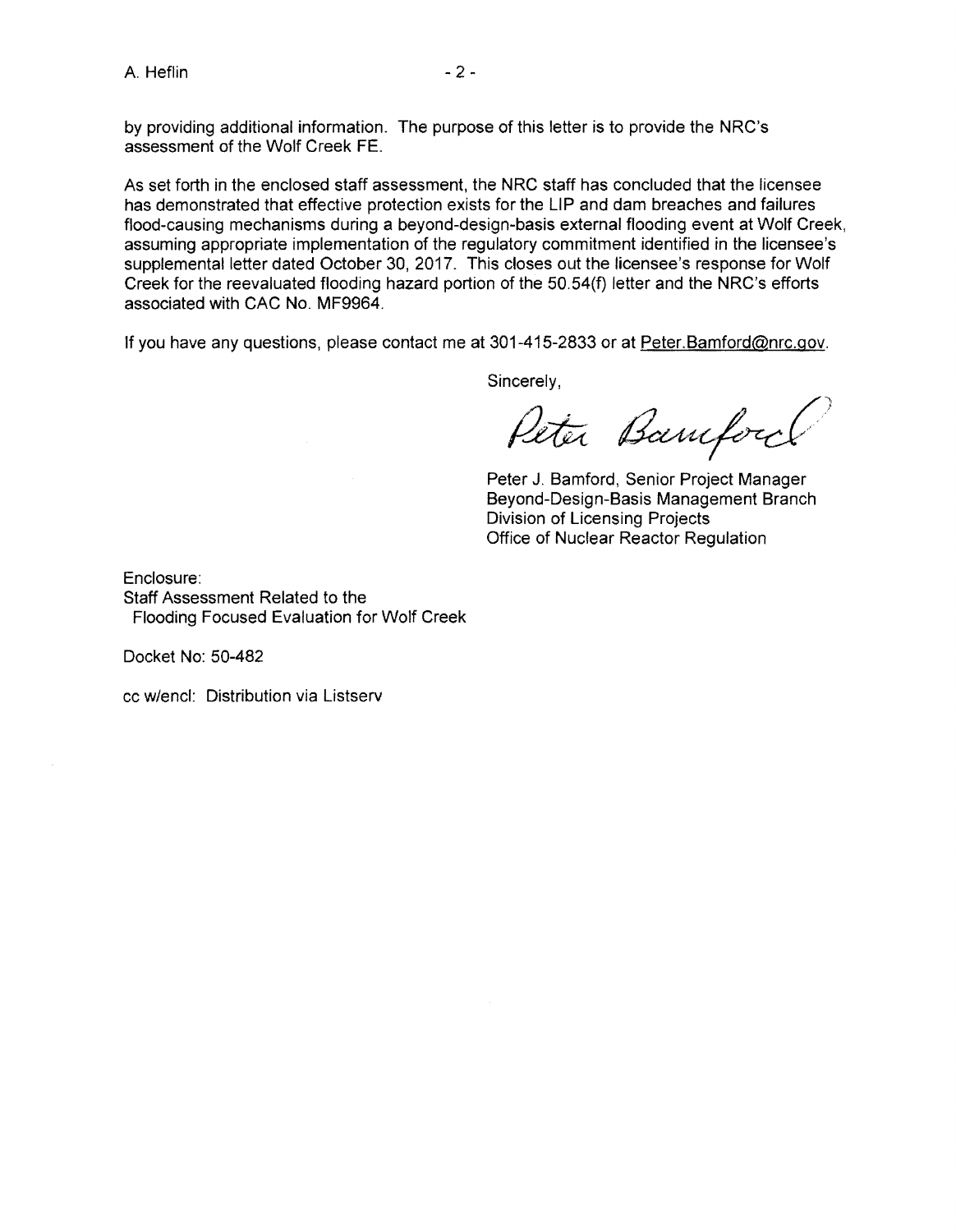## STAFF ASSESSMENT BY THE OFFICE OF NUCLEAR REACTOR REGULATION

### RELATED TO THE FOCUSED EVALUATION FOR

#### WOLF CREEK GENERATING STATION

#### AS A RESULT OF THE REEVALUATED FLOODING HAZARD NEAR-TERM TASK FORCE

#### RECOMMENDATION 2.1 - FLOODING

### CAC NO. MF9964

### 1.0 INTRODUCTION

By letter dated March 12, 2012 (Agencywide Documents Access and Management System (ADAMS) Accession No. ML 12053A340), the U.S. Nuclear Regulatory Commission (NRC) issued a request for information to all power reactor licensees and holders of construction permits in active or deferred status, pursuant to Title 10 of the Code of Federal Regulations (10 CFR), Section 50.54(f)(hereafter referred to as the "50.54(f) letter"). The request was issued in connection with implementing lessons learned from the 2011 accident at the Fukushima Dai-ichi nuclear power plant, as documented in the NRC's Near-Term Task Force (NTTF) report (ADAMS Accession No. ML 111861807).

Enclosure 2 of the 50.54(f) letter requested that licensees reevaluate flood hazards for their respective sites using present-day methods and regulatory guidance used by the NRC staff when reviewing applications for early site permits and combined licenses (ADAMS Accession No. ML 12056A048). If the reevaluated hazard for any flood-causing mechanism is not bounded by the plant's current design basis (CDB) flood hazard, an additional assessment of plant response would be necessary. Specifically, the 50.54(f) letter stated that an integrated assessment should be submitted, and described the information that the integrated assessment should contain. On November 30, 2012 (ADAMS Accession No. ML12311A214), the NRC staff issued Japan Lessons-Learned Division (JLD) interim staff guidance (ISG) JLD-ISG-2012-05, "Guidance for Performing the Integrated Assessment for External Flooding."

On June 30, 2015, the NRC staff issued COMSECY-15-0019, describing the closure plan for the reevaluation of flooding hazards for operating nuclear power plants (ADAMS Accession No. ML 15153A 104). The Commission approved the closure plan on July 28, 2015 (ADAMS Accession No. ML15209A682). COMSECY-15-0019 outlines a revised process for addressing cases in which the reevaluated flood hazard is not bounded by the plant's CDB. The revised process describes a graded approach in which licensees with hazards exceeding their CDB flood will not be required to complete an integrated assessment, but instead will perform a focused evaluation (FE). As part of the FE, licensees will assess the impact of the hazard(s) on their site and then evaluate and implement any necessary programmatic, procedural, or plant modifications to address the hazard exceedance.

Nuclear Energy Institute (NEI) 16-05, Revision 1, "External Flooding Assessment Guidelines" (ADAMS Accession No. ML 16165A178), has been endorsed by the NRC as an appropriate methodology for licensees to perform the focused evaluation in response to the 50.54(f) letter. The NRC's endorsement of NEI 16-05, including exceptions, clarifications, and additions, is described in JLD-ISG-2016-01, "Guidance for Activities Related to Near-Term Task Force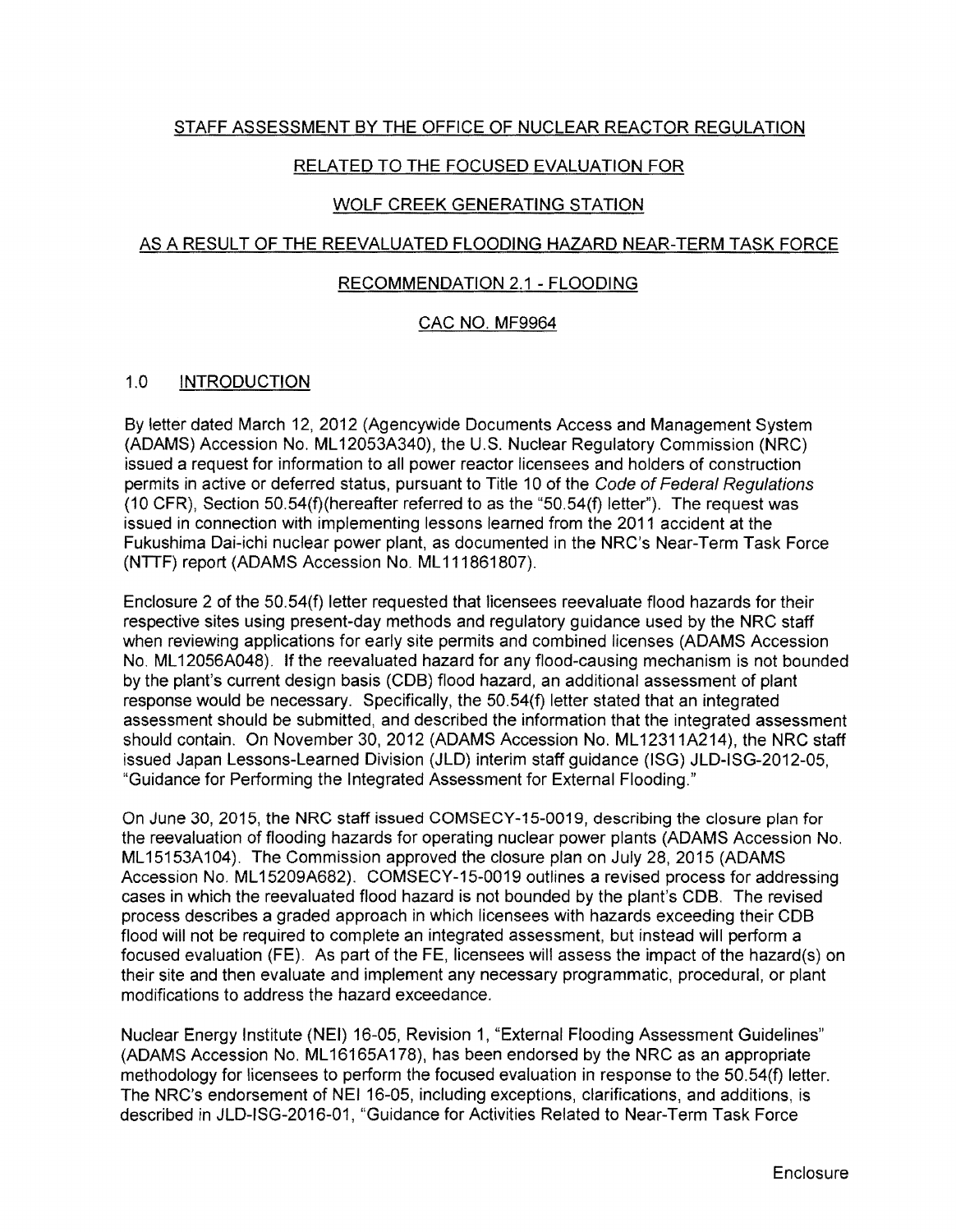Recommendation 2.1, Flood Hazard Reevaluation" (ADAMS Accession No. ML 16162A301). Therefore, NEI 16-05, Revision 1, as endorsed, describes acceptable methods for demonstrating that Wolf Creek Generating Station (Wolf Creek) has effective flood protection.

### 2.0 BACKGROUND

This NRC staff assessment is the last staff assessment associated with the information that the licensee provided in response to the reevaluated flooding hazard portion of the 50.54(f) letter. Therefore, the background section includes a discussion of the reevaluated flood information provided by the licensee and the associated staff assessments. The reevaluated flood information includes: 1) the flood hazard reevaluation report (FHRR); 2) the mitigation strategies assessment (MSA); and 3) the FE.

#### Flood Hazard Reevaluation Report

By letter dated March 10, 2014 (ADAMS Accession No. ML 14077A280), supplemented by letter dated January 19, 2016 (ADAMS Accession No. ML 16032A 190), Wolf Creek Nuclear Operating Corporation (WCNOC, the licensee) responded to the 50.54(f) letter for Wolf Creek and submitted the FHRR. By letter dated December 24, 2015 (ADAMS Accession No. ML 15357A179), the NRC issued an interim staff response (ISR) letter for Wolf Creek. The ISR letter provided the reevaluated flood hazard mechanisms that exceeded the CDB for Wolf Creek and parameters that are a suitable input for the MSA. As stated in the letter, because the local intense precipitation (LIP) and failure of dams and onsite water control/storage structures flood-causing mechanisms at Wolf Creek are not bounded by the plant's CDB, additional assessments of the flood hazard mechanisms are expected to be performed by the licensee. The ISR letter concluded that the licensee's reevaluated flood-causing mechanism information was appropriate input to the additional assessments as described in the 50.54{f) letter and COMSECY-15-0019. The staff issued a final staff assessment of the FHRR by letter dated July 5, 2017 (ADAMS Accession No. ML 171748243). The staff's conclusions regarding LIP and failure of dams and onsite water control/storage structures flooding mechanisms exceeding the Wolf Creek CDS remained unchanged from the information provided in the NRC's ISR letter.

#### Mitigation Strategies Assessment

By letter dated November 8, 2016 (ADAMS Accession No. ML 16321A424), WCNOC submitted its MSA for Wolf Creek. The MSAs are intended to confirm that licensees have adequately addressed the reevaluated flooding hazards within their mitigating strategies for beyond-designbasis external events. By letter dated March 15, 2017 (ADAMS Accession No. ML17033A340), the NRC issued its assessment of the Wolf Creek MSA. The NRC staff concluded that the Wolf Creek MSA was performed consistent with the guidance described in Appendix G of Nuclear Energy Institute 12-06, Revision 2, "Diverse and Flexible Coping Strategies {FLEX) Implementation Guide" (ADAMS Accession No. ML 16005A625). The NRC's endorsement of NEI 12-06, Revision 2, is described in JLD-ISG-2012-01, Revision 1, "Compliance with Order EA-12-049, Order Modifying Licenses with Regard to Requirements for Mitigation Strategies for Beyond-Design-Basis External Events" (ADAMS Accession No. ML 15357A163). The NRC staff further concluded that the licensee has demonstrated that the mitigation strategies, if implemented as described, are reasonably protected from reevaluated flood hazards conditions for beyond-design-basis external events.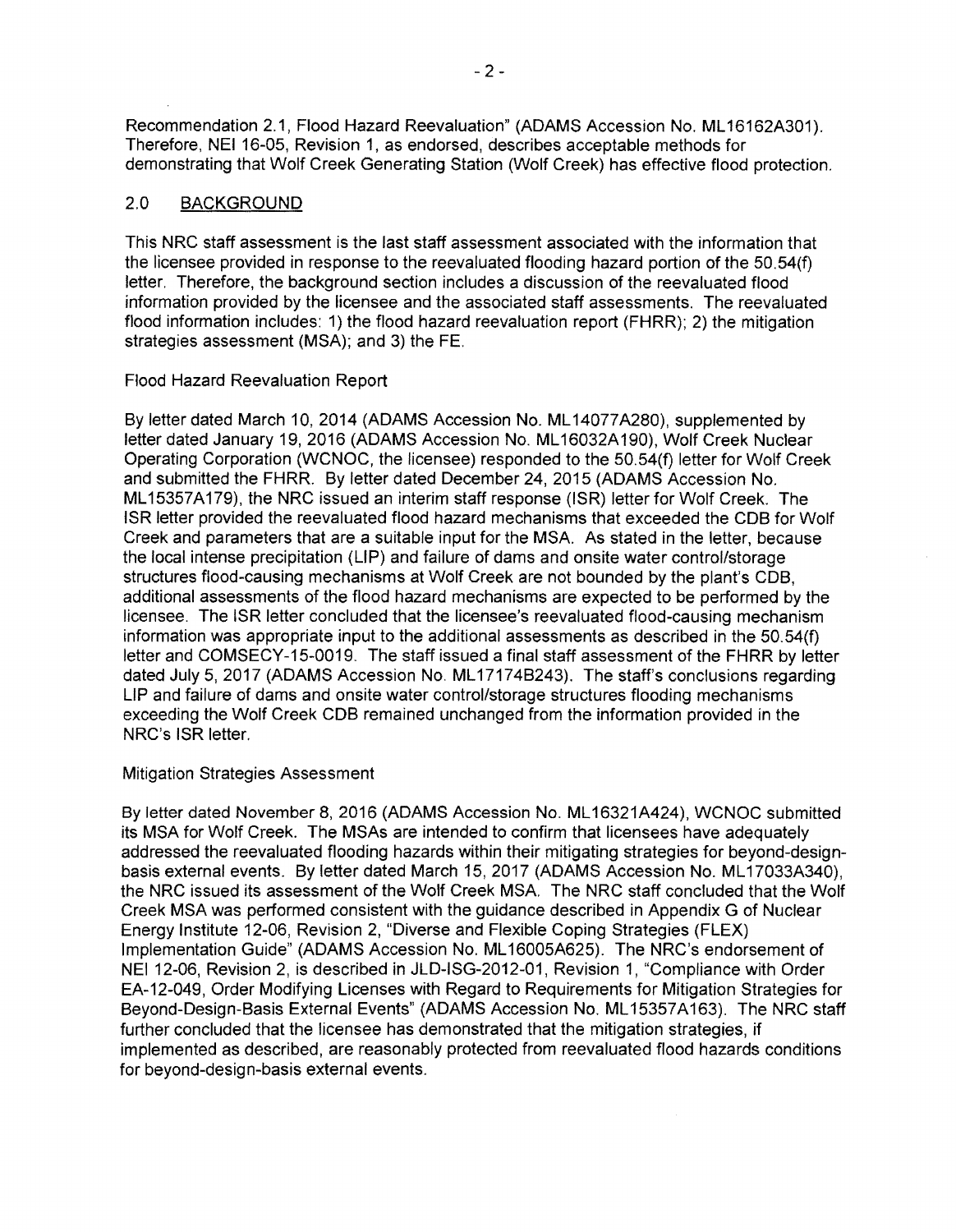#### Focused Evaluation

By letter dated June 28, 2017 (ADAMS Accession No. ML 17188A402), the licensee submitted the FE for Wolf Creek. The FEs are intended to confirm that licensees have adequately demonstrated, for unbounded mechanisms identified in the ISR letter, that: 1) a flood mechanism is bounded based on a reevaluation of flood mechanism parameters; 2) effective flood protection is provided for the unbounded mechanism; or 3) a feasible response is provided if the unbounded mechanism is LIP. These 3 options associated with performing an FE are referred to as Path 1, 2, or 3, respectively, as described in NEI 16-05, Revision 1. By letter dated October 30, 2017 (ADAMS Accession No. ML17311A149), the licensee supplemented the FE by providing additional information. The purpose of this staff assessment is to provide the results of the NRC's evaluation of the Wolf Creek FE.

### 3.0 TECHNICAL EVALUATION

The licensee stated that its FE followed Path 2 of NEI 16-05, Revision 1, and utilized Appendices Band C for guidance on evaluating the site strategy. The LIP and dam breaches and failures flooding mechanisms were found to exceed the COB flood at Wolf Creek, and were discussed by the licensee in the Wolf Creek FE. This technical evaluation will address the following topics: characterization of flood parameters; evaluation of flood impact assessments; evaluation of available physical margin (APM); reliability of flood protection features; and overall site response.

#### 3.1 Characterization of Flood Parameters

According to the licensee, the LIP parameters that are used as inputs to the FE are based on the FHRR and the NRC ISR and were not revised as part of the Flooding Impact Assessment Process (FIAP). In the powerblock area, the most bounding LIP elevation is 1100.5 feet mean sea level (MSL), with various locations around the site having different flooding depths. This exceeds the CDB elevation for the LIP hazard of 1099.9 feet MSL, as described in the staff's ISR letter. The licensee's FE states that the site will have 1 hour of warning time for the LIP event, with 1.24 hours of inundation, and approximately 8 hours of recession. Regarding the dam breaches and failures mechanism, the licensee noted that the FHRR concluded that the dam failure analysis yielded a flood level that did not reach site grade, which is approximately 1099.5 feet MSL in the powerblock area.

The FE generally credits passive protection features to demonstrate that key structures, systems, and components (SSCs) are protected from the LIP flooding mechanism, with 11 doorways being identified for the application of temporary protection features ("quick dam flood barriers") during the LIP event warning time. For the failure of dams and onsite water control/storage structures mechanism<sup>1</sup>, the licensee's MSA submittal states that the reevaluated flood hazard results do not encroach into the area of Coffey County Lake (Wolf Creek Lake), such that flood waters from dam failure never approach the site.

The NRC staff reviewed the LIP parameters listed in the licensee's FE and confirmed that they were consistent with the parameters that were presented in the MSA for the LIP event. Based

<sup>1.</sup> The Wolf Creek failure of dams and onsite water control/storage structures mechanism relates to the Neosho River and its associated dams, an adjacent but separate watershed area from the Wolf Creek site. In its FHRR, the licensee evaluated failure of dams in the Neosho River watershed to determine whether, under reevaluated hazard conditions, the Neosho River watershed could flood to the extent that it could connect to Coffey County Lake (Wolf Creek Lake).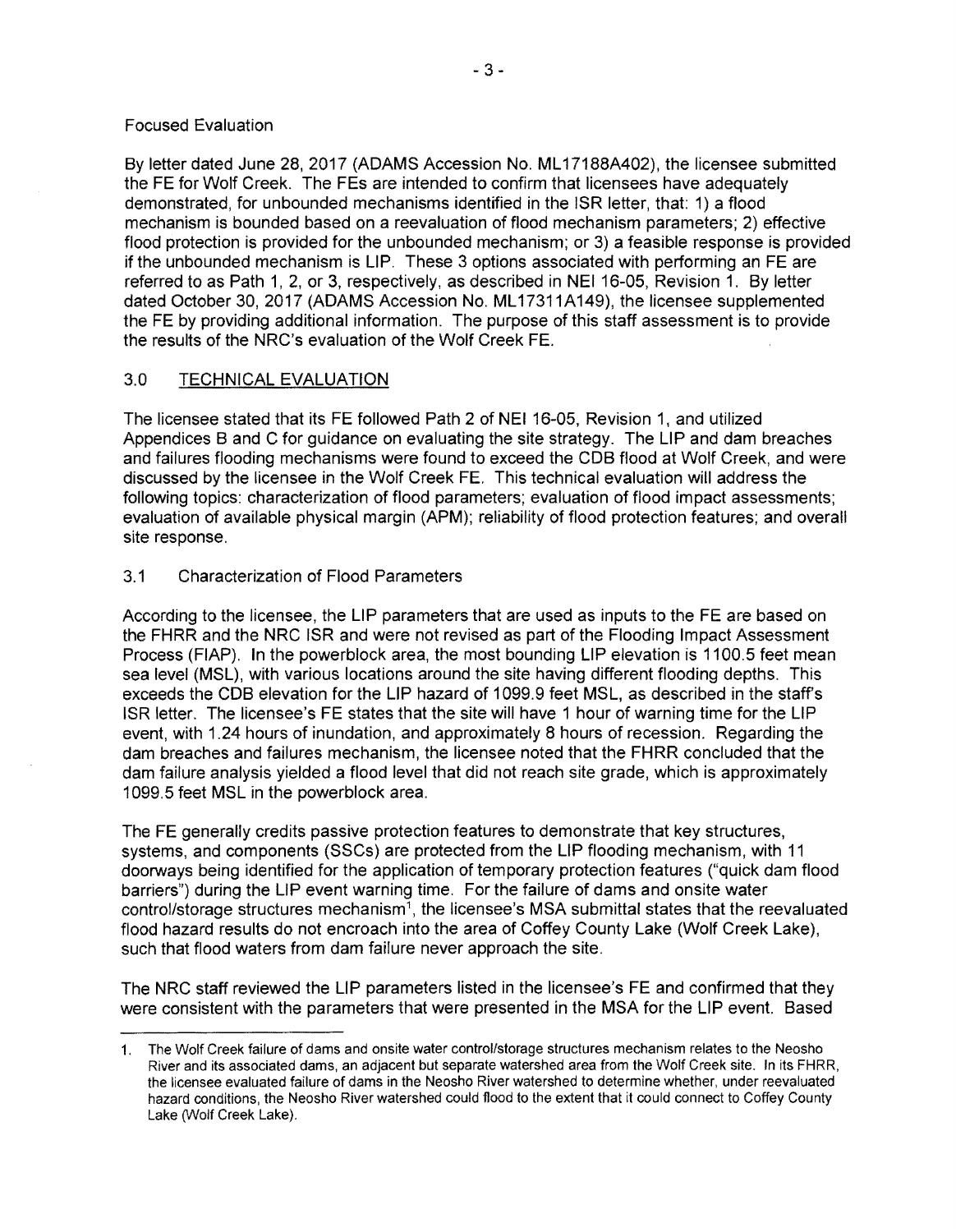on the review that was previously performed for the MSA, the staff concludes that the licensee's characterization of the LIP event in the FE is appropriate. The licensee's FE refers to the dam breaches and failure mechanism that was discussed in the MSA submittal. As discussed in Section 3.3 of this assessment, the staff re-reviewed the licensee's MSA submittal and concluded that the dam breaches and failure mechanism was characterized consistent with the ISR letter, and is therefore appropriately characterized for the FE.

### 3.2 Evaluation of Flood Impact Assessment for LIP

### 3.2.1 Description of Impact of Unbounded Hazard

The Wolf Creek LIP analysis for the reevaluated hazard describes flood evaluation levels that range up to approximately 1100.5 feet MSL at representative locations around the main powerblock structures. In general, the finished floor elevations for the critical plant buildings are at 1100.0 feet MSL. Based on the detailed site LIP model for the reevaluated hazard, the licensee identified 11 doorways where water ingress could potentially occur, and has targeted these locations to receive temporary barriers that would be installed during the LIP event warning time. Assuming a successful deployment of the temporary barriers, along with the plant's existing flood protection features, the licensee's FE states that the key SSCs would be protected.

### 3.2.2 Evaluation of Available Physical Margin

The licensee's FE described the APM available during the LIP event. For the doorways where the temporary barriers would be installed the licensee identifies a minimum of 1.1 inches between the top of the barrier and the projected peak water height. Other doorways that provide a pathway to key SSCs where temporary barriers are not installed because the entryway elevation is above the projected LIP elevation have a minimum APM of 0.6 inches.

In addition to doorways, the licensee's FE recognizes that building penetrations could also provide a pathway to key SSCs. The FE states that such penetrations are designed to be leak tight, have been evaluated, and found to be adequate. It further states that the penetration seals' APM was evaluated and found to be adequate. The FE also states that water in-leakage at joints and penetrations is inspected via the structures monitoring program every 5 years. It also states that non-conforming conditions are entered into the site corrective action program. Since the reevaluated LIP elevations generally exceed the CDB elevation, the staff sought to confirm that the licensee's seal evaluation included seals that may be above the CDB elevation, but below the reevaluated LIP elevation. Using the audit process, performed in accordance with a generic audit plan dated July 18, 2017 (ADAMS Accession No. ML 17192A452), the staff reviewed the licensee's FE assessment contained in WCAP-18221-P, "Wolf Creek Nuclear Generating Station Flooding Focused Evaluation," Revision 0. According to WCAP-18221-P, the licensee's assessment of the penetration APM utilized the LIP flooding parameters from the FHRR, and it therefore includes the reevaluated LIP elevations. The staff's audit review of WCAP-18221-P could not confirm whether building penetration wa!kdowns credited in the licensee's assessment included elevations above grade, up to the reevaluated LIP level. Based on this observation, by letter dated October 30, 2017, the licensee submitted a regulatory commitment to conduct a site walkdown of building penetrations up to the reevaluated hazard level. This walkdown would evaluate whether a potential pathway(s) exists for LIP water to possibly impact key SSCs. Based on the licensee's FE statements regarding seal design, inspection, and adequacy, as well as the regulatory commitment, the staff concludes that the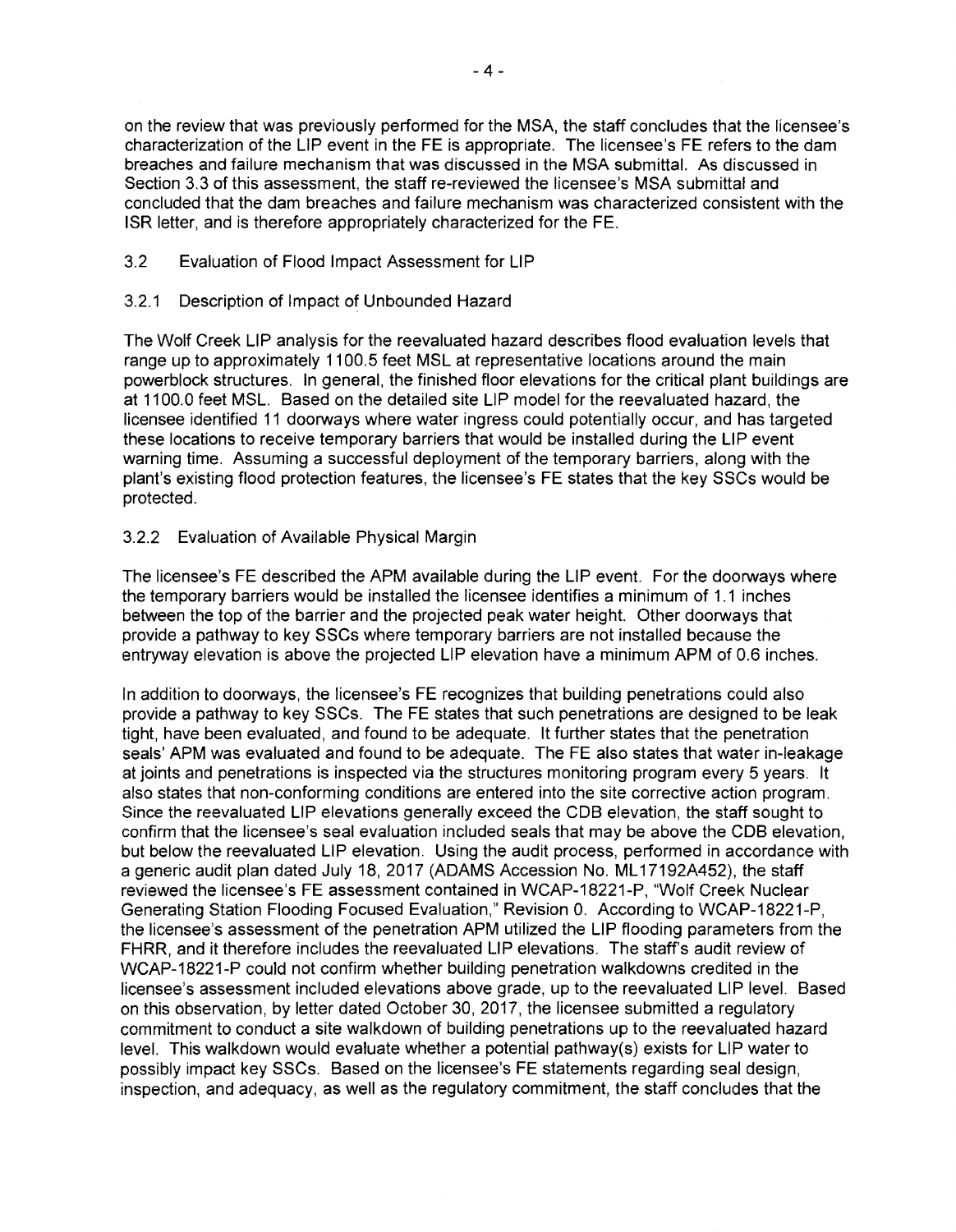seals have adequate APM because the applicable seals have a flood protection function, are designed to be leak tight, and are maintained appropriately.

Regarding the temporary barriers, the licensee performed a separate flooding evaluation assuming that the barriers were not installed for a projected LIP event. For this evaluation, the licensee calculated the in-leakage that would occur based on the projected LIP water elevations along with the event duration. The licensee then compared the volume of in-leakage water to the available building volume that could be filled prior to adversely impacting key SSCs. In the Auxiliary Building there was a calculated APM of 43 inches; in the Control Building the APM was calculated to be 32.9 inches; and in the Fuel Building it was 9.9 inches. The LIP water is not projected to enter the other key structures. In each case, the projected accumulated water volume was below the site's internal flooding design basis.

The licensee also notes some conservatisms in both the LIP flooding evaluation and the FE impact evaluation. For example, the LIP evaluation does not credit the underground drainage piping and the impact evaluation does not credit the operation of sump pumps.

The staff reviewed the licensee's APM justification for the areas receiving temporary protection. Most significantly, the most susceptible location for in-leakage (doorways) has been shown to be acceptable even if the barriers are not installed. Based on the ability to tolerate the door barriers not being in place, and the conservative analysis assumptions, the staff concludes that the APM is acceptable.

For the LIP event, the site areas away from the powerblock, such as where the Essential Service Water (ESW) manhole covers are located, were described in the staff's ISR letter separately from areas around the powerblock due to variations in the site's topography. The ISR letter states that the reevaluated hazard elevation of 1099.9 feet MSL should be used for assessments away from the powerblock. The staff noted that the licensee's FE did not address the ESW manhole covers, but the licensee's FHRR provides flood information for these structures. In the LIP event, most of the manhole covers will have peak flood elevations above the critical elevation, with a maximum submergence of approximately 0.7 feet. The licensee's FHRR notes that the manholes are designed to be watertight. The staff consulted the licensee's Updated Safety Analysis Report (USAR) and noted that Table 3.4-2 states that the manholes have waterstops for in-leakage protection and the ESW power cables inside the manholes are designed for use in wet conditions. The USAR also states that there are sump pumps in manholes that require frequent dewatering. Since the ESW manhole covers provide in-leakage protection for safety-related components, the staff also reviewed the licensee's response to Enclosure 4 of the 50.54(f) letter (NTTF Recommendation 2.3, regarding flooding walkdowns). In that submittal, dated November 27, 2012 (ADAMS Accession Nos. ML 12340A397 and ML 12340A398), the licensee stated these manholes have interior waterstops and an exterior seal. The waterstop seals rely on caulking at the cover joint. The caulking must be reapplied each time the cover is lifted. The walkdown report also stated there have been instances where the cover has not been properly resealed, and as a result rainwater has entered the manhole. Based on its review of the available documentation for the ESW manholes, the staff concludes that the combination of design and proper maintenance, as well as the short-term nature of the LIP event limiting any cable wetting to a limited duration, provides sufficient assurance that the ESW cables will not be adversely impacted by the LIP event.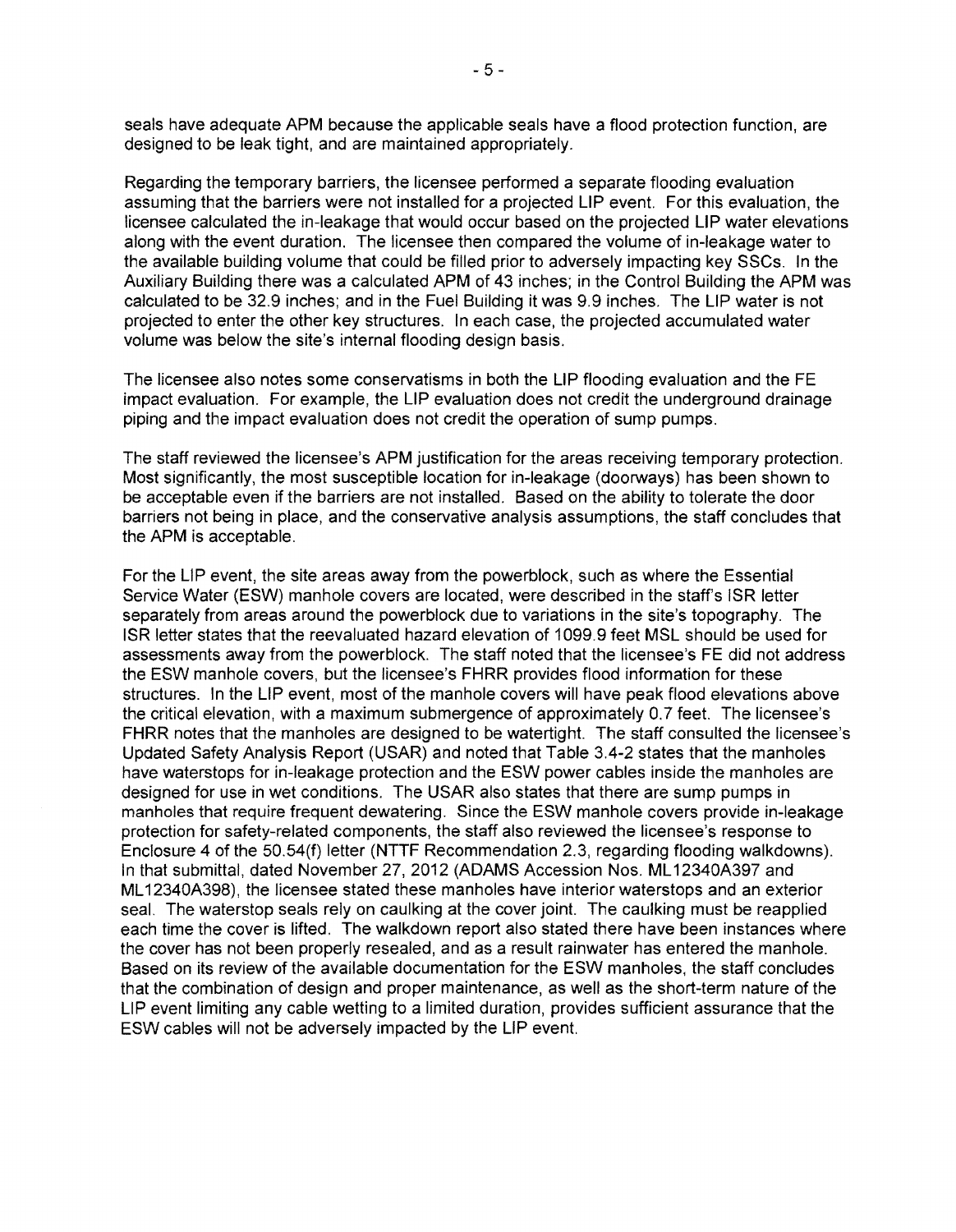#### 3.2.3 Reliability of Flood Protection Features

Site topography and building external flood boundaries up to the CDB LIP flooding level are passive features. Since these features are already credited as part of the Wolf Creek designbasis flood protection, the NRC staff concludes that a reliability analysis of these features is not necessary in accordance with the guidance found in NEI 16-05, Revision 1.

Regarding the temporary flood barriers, the licensee's FE states that they are installed using procedural controls. Successful barrier simulations have been performed and the installation is part of initial operator training and is subject to refresher training at a similar frequency to the site's FLEX strategy. In addition, the barriers are readily available in designated storage locations. In terms of operational experience, the licensee's trigger point for a LIP event is the declaration of a flash flood warning by the National Weather Service. The licensee's FE states that the expected timeline for deployment of the temporary barriers was verified during an actual event in 2016. Using the audit process, the staff reviewed the licensee's procedural controls contained in procedure OFN SG-048, "Flash Flood Warning," Revision 48. The staff was able to confirm that the procedure's entry condition, a Coffey County flash flood warning, matches the description in the licensee's FE. In addition, the staff was able to confirm that not only does the procedure direct placement of the temporary barriers at specific locations, it provides a feedback mechanism to monitor and correct placement, as necessary, during the period where the external water level is above the floor elevation. Also, the staff confirmed that the doors identified in the licensee's procedure for installation of temporary barriers were consistent with the FHRR results regarding LIP water elevation, as compared to the threshold elevation at the critical doorway locations.

By letter dated October 30, 2017, the licensee identified that since the reevaluated LIP elevations exceed the CDB, there may be penetrations not covered by the walkdowns conducted for Enclosure 4 to the 50.54(f) letter (Fukushima NTTF Item 2.3, Flooding Walkdowns). These penetrations could provide a potential pathway for water at the reevaluated LIP elevation to possibly impact key SSCs. An activity to identify and evaluate such penetrations has not yet been formally completed, and thus the licensee has identified a regulatory commitment to perform this work. The staff views this commitment as a key activity that needs to be performed properly to support a reliability conclusion for the potentially affected key SSCs

Because increased focus has been placed on flood protection since the accident at Fukushima, licensees and NRC inspectors have identified deficiencies with equipment, procedures, and analyses relied on to either prevent or mitigate the effects of external flooding at a number of licensed facilities. Recent examples include those found in Information Notice 2015-01, "Degraded Ability to Mitigate Flooding Events" (ADAMS Accession No. ML 14279A268). In addition, the NRC is cooperatively performing research with the Electric Power Research Institute to develop flood protection systems guidance that focuses on flood protection feature descriptions, design criteria, inspections, and available testing methods in accordance with a memorandum of understanding dated September 28, 2016 (ADAMS Accession No. ML 16223A495). The NRC staff expects that licensees will continue to maintain flood protection features in accordance with their current licensing basis. The staff also expects that licensees will use the site corrective action program to disposition flood-related maintenance, operations, and design issues, consistent with the provisions of NEI 16-05 and NEI 12-07, "Guidelines for Performing Verification Walkdowns of Plant Flood Protection Features," as endorsed by the NRC, where appropriate. Continued research involving flood protection systems will be performed and shared by the NRC staff with licensees in accordance with the guidance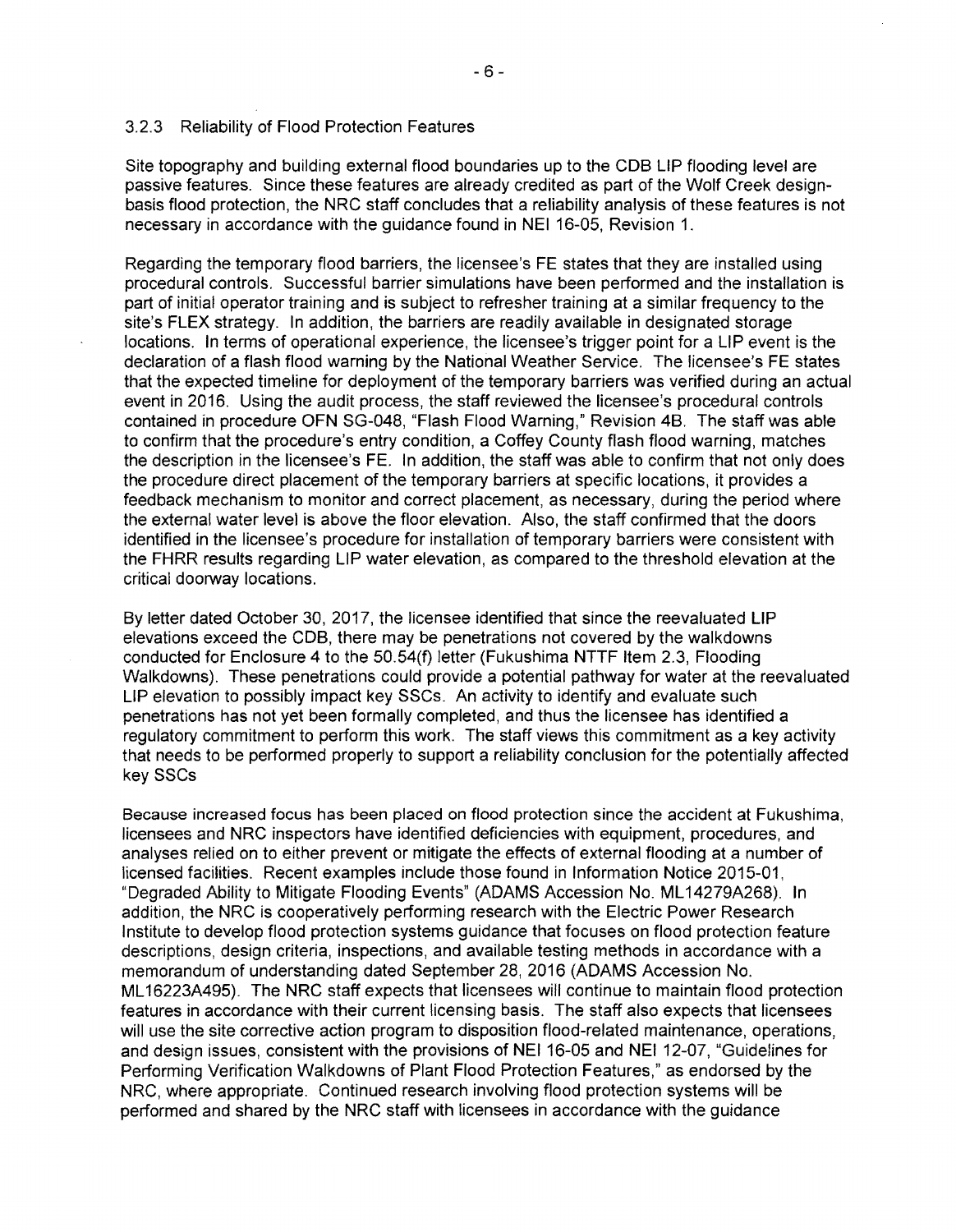provided in Management Directive 8. 7 "Reactor Operating Experience Program" (ADAMS Accession No. ML 122750292).

Based on the established procedural controls, training, demonstration of acceptable timing during an actual event, structural monitoring program, and continued use of the site operating experience and corrective action programs, and assuming successful completion of the licensee's regulatory commitment identified in the FE supplement, the NRC staff concludes that the Wolf Creek flood protection features described above are reliable to maintain key safety functions, as described in Appendix B of NEI 16-05, Revision 1.

### 3.2.4 Overall Site Response

The licensee's FE strategy credits personnel actions to erect temporary flood protection features in order to respond to the beyond-design-basis LIP event. While the barrier placement may not be a task normally performed by site operators, the licensee's FE states that the instructions for the barrier placement have been placed in site procedures and validated. In its MSA review, the staff evaluated the licensee's procedural controls for the triggering criteria to install the barriers and found them to be acceptable. The licensee's FE describes the trigger point for barrier installation, an evaluation of available warning time, a site response timeline with a conservative estimate of manpower availability, barrier storage accessibility, and the feasibility of the actions to be performed. Based on the licensee's FE description, as confirmed by the NRC staff's review of the licensee's procedural controls, the staff concludes that the licensee's site response evaluation has been performed in accordance with NEI 16-05, Appendix C, and is therefore acceptable.

3.3 Evaluation of Flood Impact Assessment for Dam Breaches and Failures

## 3.3.1 Description of Impact of Unbounded Hazard

The licensee's reevaluated hazard for this flooding mechanism exceeds the COB flood elevation. Thus, as specified in the NRC's ISR letter, the reevaluated dam breaches and failures mechanism was expected to be addressed in the FE in order to be responsive to the 50.54(f) letter, as clarified by COMSECY-15-0019. The NRC staff notes that even though the reevaluated hazard is higher than the COB, it is still calculated to be below the site grade and existing flooding protection level for the plant.

The licensee's FE states that since the FHRR calculated a dam failure flood level that did not reach site grade, that this mechanism is not considered a credible hazard. Based on this conclusion, the licensee did not provide a separate assessment for this hazard in the FE. The staff notes that this is contrary to the provisions of NEI 16-05, Revision 1, which state that once a hazard mechanism is found to be unbounded, the FIAP would be applied. For Path 2 of the FIAP, this would involve an assessment of APM, reliability, and overall site response in the FE. In lieu of such a discussion being provided in the licensee's FE, the staff evaluated this unbounded mechanism for Wolf Creek based on docketed information obtained throughout the reevaluated flooding hazard assessment process.

#### 3.3.2 Evaluation of Available Physical Margin

The staff confirmed that the FE reference to the MSA for this flood-causing mechanism describes parameters consistent with those specified in the NRC's staff's ISR letter. The APM for this mechanism can be determined from the information in the NRC's ISR letter. The staff concludes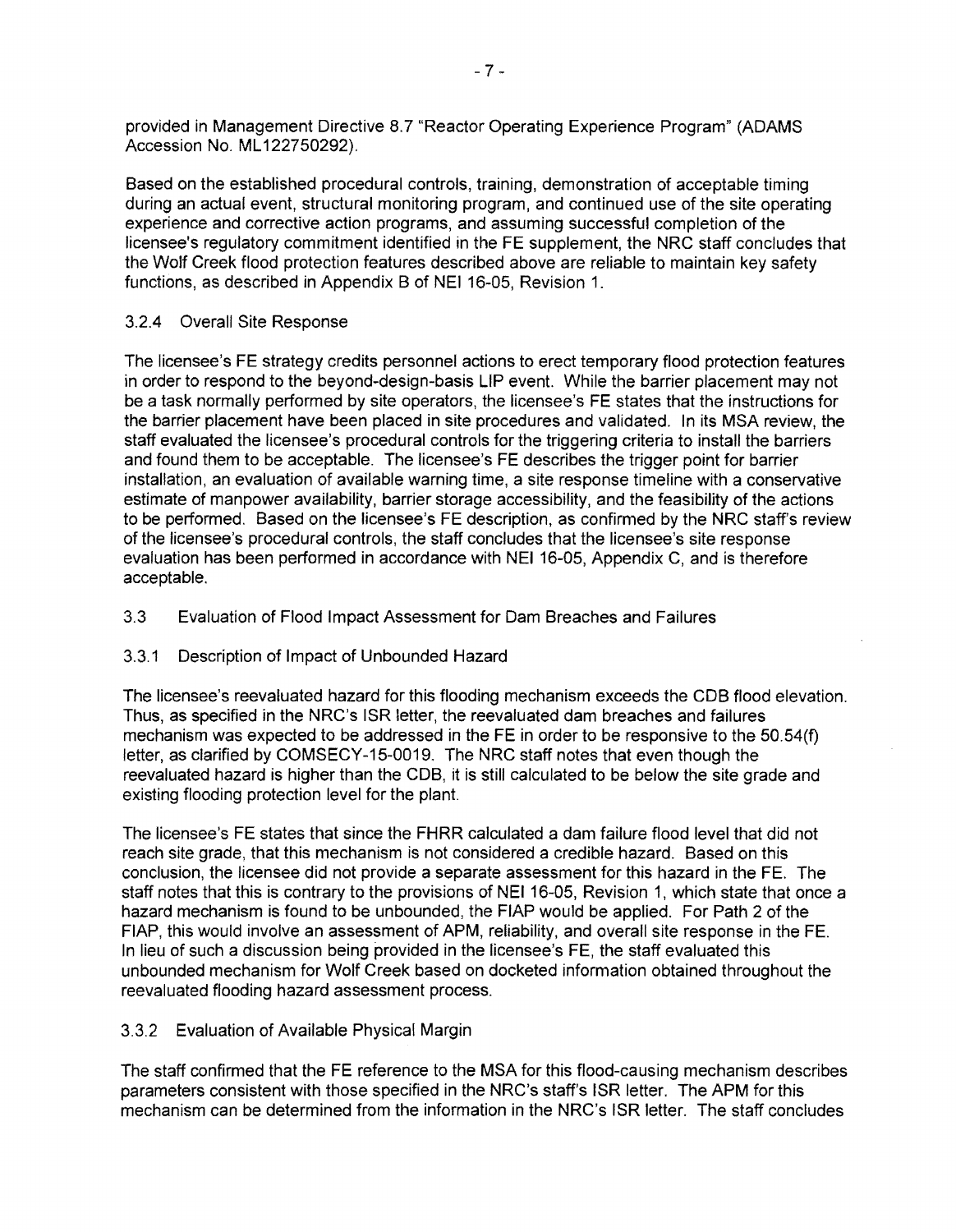that the APM described in the ISR letter is acceptable because it exceeds the guidance found in NEI 16-05, Revision 1, Section B.1, which refers to Federal Emergency Management Agency flood insurance studies to define "adequate APM" for a river flood as 2.5 feet.

### 3.3.3 Reliability of Flood Protection Features

The staff further concludes that the reliability of the site provisions for the dam breaches and failures mechanism are acceptable because the reevaluated elevation is below the design-basis flood protection level for the plant. Since the necessary design-basis flood protection measures, including site topography and grading were verified in accordance with the flooding walkdowns performed pursuant to NTTF Recommendation 2.3 at Wolf Creek, the staff concludes that sufficient reliability of flood protection for this mechanism has been established.

### 3.3.4 Overall Site Response

The licensee does not rely on any personnel actions or new modifications to the plant in order to respond to the beyond-design-basis dam failure event. As described above, the licensee's evaluation relied on passive existing features to demonstrate adequate flood protection. Therefore, there is no need to review overall site response for this flooding mechanism.

## 4.0 AUDIT REPORT

The generic audit plan dated July 18, 2017, describes the NRC staff's intention to issue an audit report that summarizes and documents the NRC's regulatory audit of the licensee's FE. The NRC staff's audit for Wolf Creek included a review of the licensee's FE submittal (as supplemented), MSA submittal, USAR, site FE assessment, and flash flood procedure, as described above. Because this staff assessment appropriately summarizes the results of the audit, the NRC staff concludes a separate audit report is not necessary, and that this document serves as the audit report described in the NRC staff's letter dated July 18, 2017.

## 5.0 CONCLUSION

The NRC staff has concluded that, with one exception, WCNOC performed the Wolf Creek FE in accordance with the guidance described in NEI 16-05, Revision 1, as endorsed by JLD-ISG-2016-01. Regarding the exception, contrary to NEI 16-05, Revision 1 guidance, the licensee did not provide a FE assessment of the unbounded dam breaches and failures flood-causing mechanism. Based on its review of the licensee's FE, along with other docketed information, the staff concludes that the licensee has demonstrated that effective flood protection exists from the reevaluated flood hazards. This conclusion is contingent upon the appropriate implementation of the licensee's regulatory commitment identified in the FE supplement. Furthermore, the NRC staff concludes that Wolf Creek screens out of performing an integrated assessment based on the guidance found in JLD-ISG-2016-01. As such, in accordance with Phase 2 of the process outlined in the 50.54(f) letter, additional regulatory actions associated with the reevaluated flood hazard, beyond those associated with mitigation strategies assessment, are not warranted. The licensee has satisfactorily completed providing responses to the 50.54(f) activities associated with the reevaluated flood hazards.